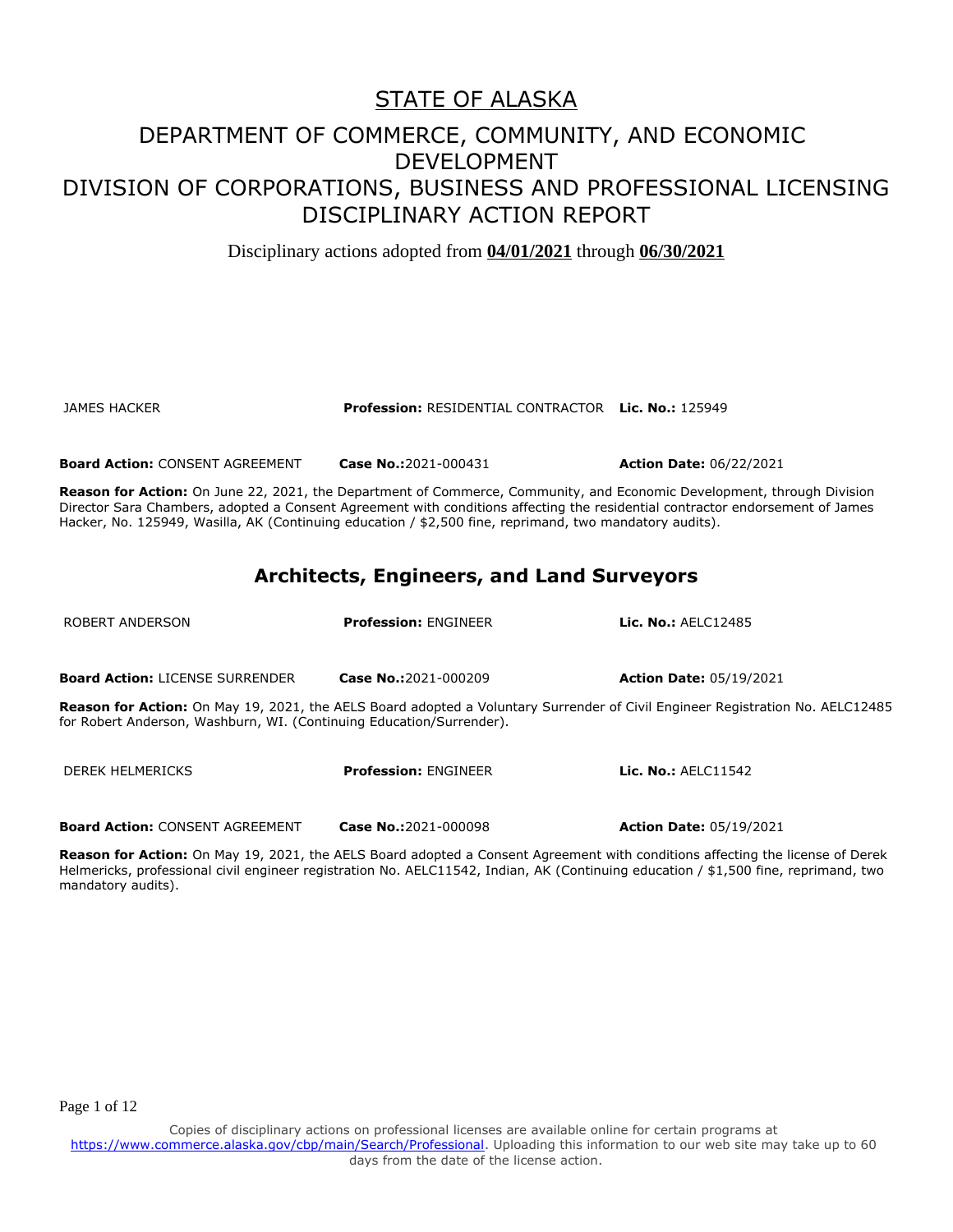Disciplinary actions adopted from **04/01/2021** through **06/30/2021**

#### **Board of Certified Real Estate Appraisers**

NANCY . WHITMORE, **Profession:** REAL ESTATE APPRAISER **Lic. No.:** APRR677

**Board Action:** CONSENT AGREEMENT **Case No.:**2019-001402 **Action Date:** 06/09/2021

**Reason for Action:** On June 9, 2021, the Board of Certified Real Estate Appraisers adopted a Consent Agreement with conditions affecting the license of Nancy Whitmore, lic. no. APRR677, Anchorage, AK. (Imcompetence / Education - 7 or 8 hours of continuing education).

LAYARD WICKERT **Profession:** REAL ESTATE APPRAISER **Lic. No.:** APRR121

**Board Action:** CONSENT AGREEMENT **Case No.:**2020-001092 **Action Date:** 06/09/2021

**Reason for Action:** On June 9, 2021, the Alaska Board of Certified Real Estate Appraisers adopted a Consent Agreement with conditions affecting the license of Layard Wickert, real estate appraiser license No. APRR121, Fairbanks, AK (Continuing education / \$2,100 fine, two mandatory audits).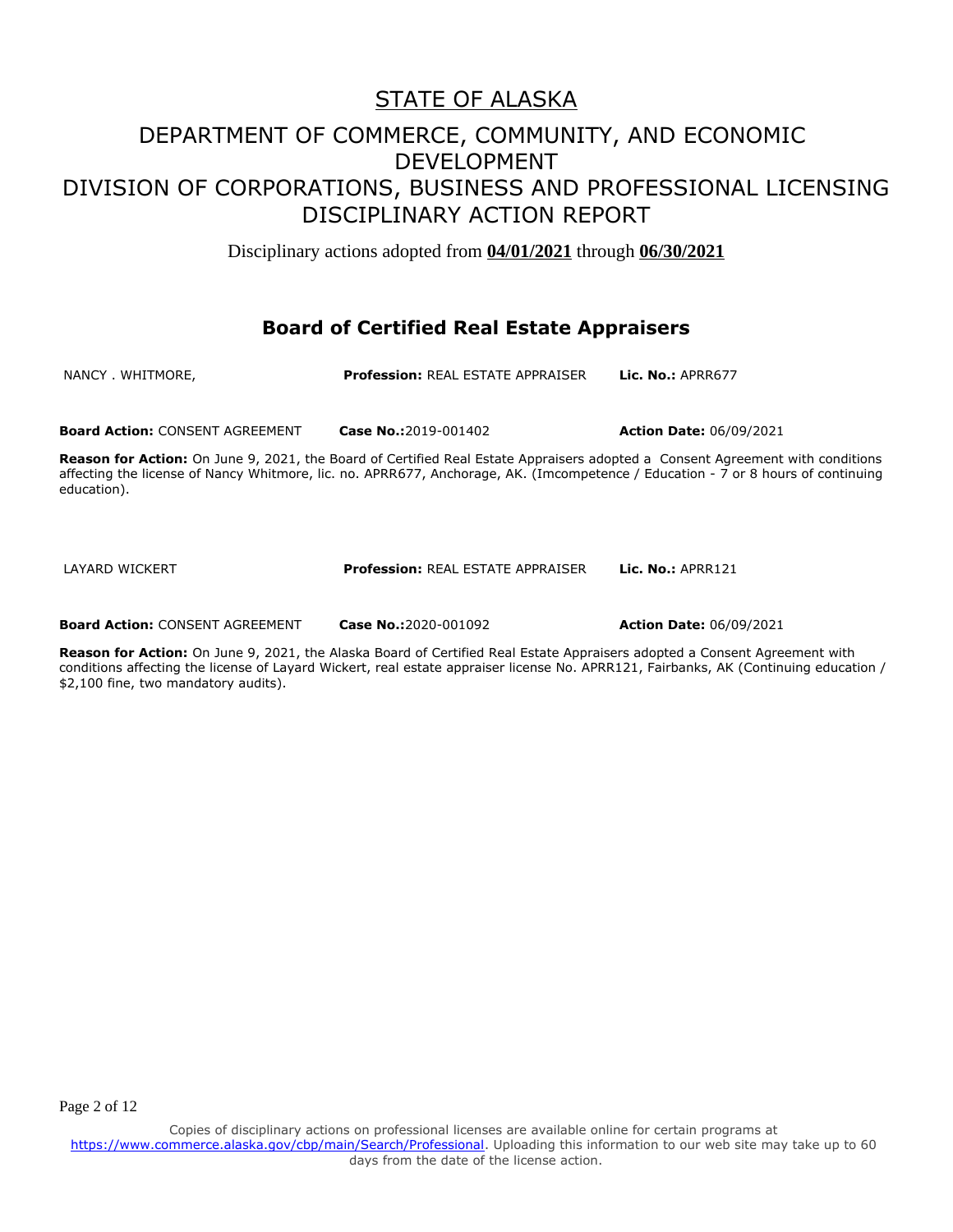Disciplinary actions adopted from **04/01/2021** through **06/30/2021**

#### **Board of Chiropractic Examiners**

| <b>JEFFREY FULTZ</b>                                                                                                                                                                                                                                                                            | <b>Profession: CHIROPRACTOR</b> | Lic. No.: PHYP2639             |
|-------------------------------------------------------------------------------------------------------------------------------------------------------------------------------------------------------------------------------------------------------------------------------------------------|---------------------------------|--------------------------------|
| <b>Board Action: LICENSE SURRENDER</b>                                                                                                                                                                                                                                                          | Case No.:2020-000499            | <b>Action Date: 05/25/2021</b> |
| Reason for Action: On May 25, 2021, the Board of Chiropractic Examiners for the State of Alaska adopted a Voluntary Surrender<br>of License with conditions affecting the license of Jeffrey C. Fultz, lic. no. CHIC597, Juneau, AK. (Sexual misconduct / Surrender of<br>License)              |                                 |                                |
| <b>JEFFREY FULTZ</b>                                                                                                                                                                                                                                                                            | <b>Profession: CHIROPRACTOR</b> | Lic. No.: CHIC597              |
| <b>Board Action: SUSPENSION SUMMARY</b>                                                                                                                                                                                                                                                         | Case No.:2020-000499            | <b>Action Date: 04/29/2021</b> |
| Reason for Action: On April 29, 2021, the Board of Physical and Occupational Therapy ordered a summary suspension of the<br>license belonging to Jeffrey C. Fultz CHIC597, Juneau, Alaska for alleged violations which constitute an immediate threat to public<br>safety. (Summary Suspension) |                                 |                                |
| CALEB J. CRAIG,                                                                                                                                                                                                                                                                                 | <b>Profession: CHIROPRACTOR</b> | Lic. No.:                      |
| <b>Board Action: IMPOSITION OF CIVIL FINE Case No.:2021-000025</b>                                                                                                                                                                                                                              |                                 | <b>Action Date: 04/29/2021</b> |

**Reason for Action:** On April 29, 2021, the Alaska Board of Chiropractic Examiners (Board) adopted the Imposition of Civil Fine with conditions affecting the license of Caleb Craig, Dr. lic. no. CHICC525, Anchorage, AK, (Falsified application / Fine \$500)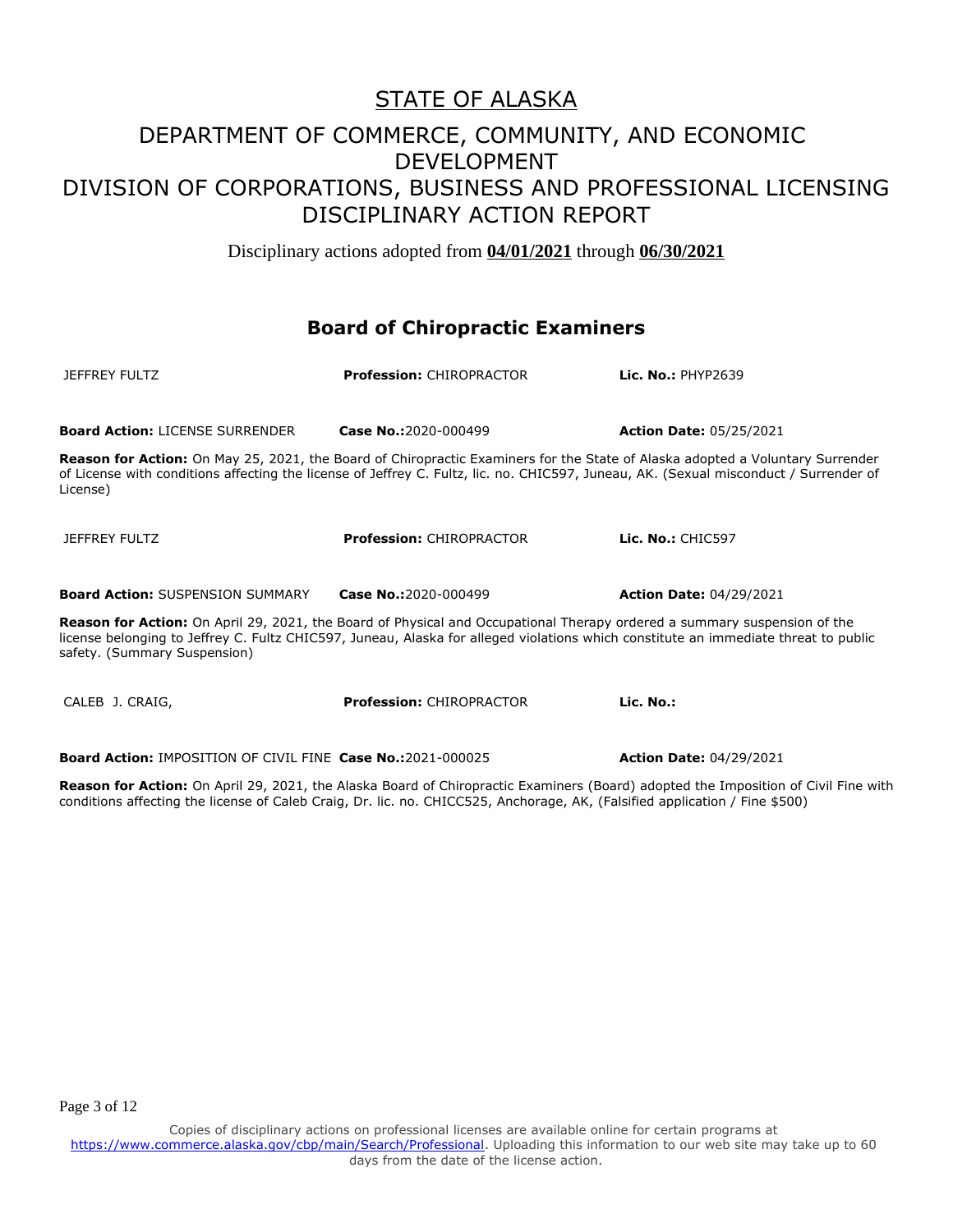Disciplinary actions adopted from **04/01/2021** through **06/30/2021**

#### **Board of Massage Therapists**

| <b>BETHANY ALCALA</b>                                                                                                                                                                                                                                                                                                                                                                                                                                                                                                                                                                                                                           | <b>Profession: MASSAGE THERAPIST</b>                     | Lic. No.: 121920               |  |  |
|-------------------------------------------------------------------------------------------------------------------------------------------------------------------------------------------------------------------------------------------------------------------------------------------------------------------------------------------------------------------------------------------------------------------------------------------------------------------------------------------------------------------------------------------------------------------------------------------------------------------------------------------------|----------------------------------------------------------|--------------------------------|--|--|
|                                                                                                                                                                                                                                                                                                                                                                                                                                                                                                                                                                                                                                                 |                                                          |                                |  |  |
| <b>Board Action: CONSENT AGREEMENT</b>                                                                                                                                                                                                                                                                                                                                                                                                                                                                                                                                                                                                          | Case No.:2021-000191                                     | <b>Action Date: 06/14/2021</b> |  |  |
| Reason for Action: On June 14, 2021, the Board of Massage Therapists adopted a Consent Agreement with conditions affecting<br>the license of Bethany Alcala, license No. 121920, Palmer, AK (Continuing education / \$800 fine, reprimand, two mandatory audits).                                                                                                                                                                                                                                                                                                                                                                               |                                                          |                                |  |  |
| LIYING . SHI,                                                                                                                                                                                                                                                                                                                                                                                                                                                                                                                                                                                                                                   | <b>Profession: MASSAGE THERAPIST</b>                     | Lic. No.: 113273               |  |  |
| <b>Board Action: LICENSE REVOKED</b>                                                                                                                                                                                                                                                                                                                                                                                                                                                                                                                                                                                                            | Case No.:2020-000764                                     | <b>Action Date: 06/14/2021</b> |  |  |
| Reason for Action: On June 14, 2021, the Board of Massage Therapists adopted the Order of Revocation by Default affecting the<br>license of Liying SHI's lic. no.11327 Monterey Park, CA (Fraud or misrepresentation / License Revocation by Default)                                                                                                                                                                                                                                                                                                                                                                                           |                                                          |                                |  |  |
|                                                                                                                                                                                                                                                                                                                                                                                                                                                                                                                                                                                                                                                 | <b>Board of Nursing</b>                                  |                                |  |  |
| PAULA KORN                                                                                                                                                                                                                                                                                                                                                                                                                                                                                                                                                                                                                                      | <b>Profession: ADVANCED NURSE</b><br><b>PRACTITIONER</b> | <b>Lic. No.: NURR6075</b>      |  |  |
| <b>Board Action: BOARD ORDER AFTER</b><br><b>HEARING</b>                                                                                                                                                                                                                                                                                                                                                                                                                                                                                                                                                                                        | Case No.:2017-000045                                     | <b>Action Date: 05/06/2021</b> |  |  |
| Reason for Action: On May 6, 2021, the Alaska Board of Nursing adopted the Office of Administrative Hearing's Decision regarding<br>Paula Korn, license numbers NURR6075 (Registered Nurse) and NURU9 (Advance Practice Registered Nurse) for violations of<br>standards of professional conduct through multiple unsafe prescription practices, poor documentation, and improperly delegating<br>Prescription Drug Monitoring Program access to unlicensed office staff. The adopted Decision includes a 6 month RN license<br>suspension, a 3 year APRN license suspension, \$2,500 civil fine, continuing education, and a public reprimand. |                                                          |                                |  |  |
| KAROLINA PRIEBE                                                                                                                                                                                                                                                                                                                                                                                                                                                                                                                                                                                                                                 | <b>Profession: ADVANCED NURSE</b><br><b>PRACTITIONER</b> | <b>Lic. No.: NURU1548</b>      |  |  |
| <b>Board Action: CONSENT AGREEMENT</b>                                                                                                                                                                                                                                                                                                                                                                                                                                                                                                                                                                                                          | Case No.:2020-001015                                     | <b>Action Date: 05/06/2021</b> |  |  |
| Reason for Action: On May 6, 2021, the Alaska Board of Nursing adopted a Consent Agreement with conditions affecting the<br>license of Karolina Priebe, lic. no. NURU1548, Fairbanks, AK. (PDMP Violation: Unauthorized Access / Fine - \$1,000, Reprimand)                                                                                                                                                                                                                                                                                                                                                                                     |                                                          |                                |  |  |

Page 4 of 12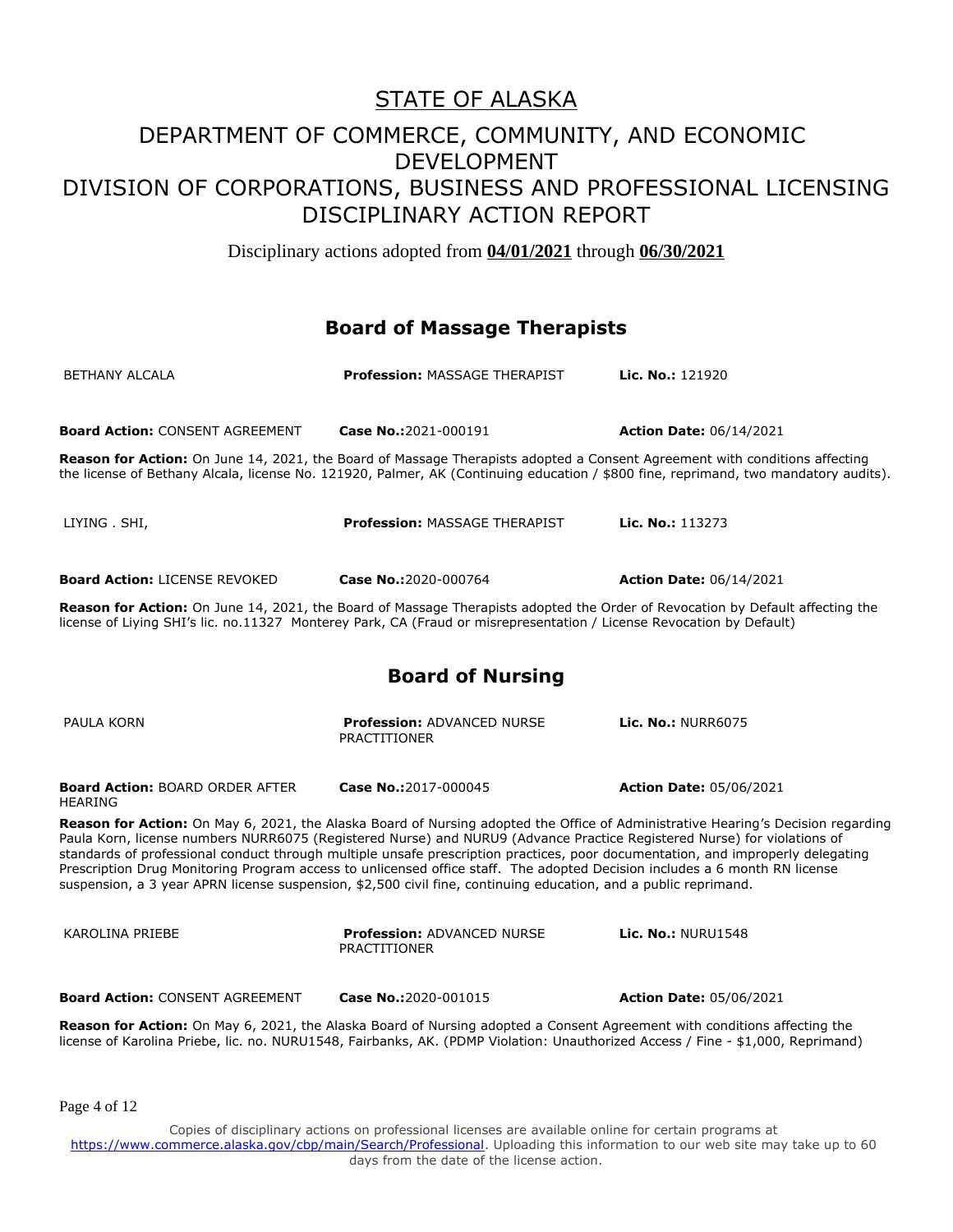Disciplinary actions adopted from **04/01/2021** through **06/30/2021**

| SIERRA NICKOLI                                                                                                                                                                                                                                                                                                | <b>Profession: CERTIFIED NURSE AIDE</b>                                                                                                                                                                                                                     | <b>Lic. No.: 149719</b>        |  |
|---------------------------------------------------------------------------------------------------------------------------------------------------------------------------------------------------------------------------------------------------------------------------------------------------------------|-------------------------------------------------------------------------------------------------------------------------------------------------------------------------------------------------------------------------------------------------------------|--------------------------------|--|
| <b>Board Action: LICENSE SURRENDER</b>                                                                                                                                                                                                                                                                        | Case No.:2020-000231                                                                                                                                                                                                                                        | <b>Action Date: 05/06/2021</b> |  |
|                                                                                                                                                                                                                                                                                                               | Reason for Action: On May 6, 2021, the Alaska Board of Nursing adopted the voluntary surrender of license with conditions<br>affecting the license of Sierra Nickoli, certificate. no. 149719, Anchorage, AK. (Probation / Voluntary Surrender of License). |                                |  |
| KIRA N. LUDWIG,                                                                                                                                                                                                                                                                                               | <b>Profession: CERTIFIED NURSE AIDE</b>                                                                                                                                                                                                                     | Lic. No.: 165854               |  |
| <b>Board Action: CONSENT AGREEMENT</b>                                                                                                                                                                                                                                                                        | Case No.:2020-000979                                                                                                                                                                                                                                        | <b>Action Date: 05/06/2021</b> |  |
| Reason for Action: On May 6, 2021, the Alaska Board of Nursing adopted a Consent Agreement with conditions affecting the<br>license of Kira Ludwig, lic. no. 165854, Wrangell, AK. (Falsified application / Fine - \$500 w/ \$250 suspended)                                                                  |                                                                                                                                                                                                                                                             |                                |  |
| DEBRA GRACIANI                                                                                                                                                                                                                                                                                                | Profession: REGISTERED NURSE                                                                                                                                                                                                                                | <b>Lic. No.: NURR33198</b>     |  |
| <b>Board Action: ACCUSATION</b>                                                                                                                                                                                                                                                                               | Case No.:2019-001414                                                                                                                                                                                                                                        | <b>Action Date: 06/18/2021</b> |  |
| Reason for Action: On 06/18/2021, an Accusation was filed in the case of the Respondent. Copy of the accusation was sent to the<br>Respondents attorney via certified mail. Respondent has 15 days to request a hearing.                                                                                      |                                                                                                                                                                                                                                                             |                                |  |
| JESSICA A. LARGUS,                                                                                                                                                                                                                                                                                            | <b>Profession: REGISTERED NURSE</b>                                                                                                                                                                                                                         | Lic. No.: 123901               |  |
| <b>Board Action: CONSENT AGREEMENT</b>                                                                                                                                                                                                                                                                        | Case No.:2020-000500                                                                                                                                                                                                                                        | <b>Action Date: 05/18/2021</b> |  |
| Reason for Action: On May 18, 2021, the Alaska Board of Nursing adopted a Consent Agreement with conditions affecting the<br>license of Jessica Largus, lic. no. 123901, Anchorage, AK (Unprofessional conduct / Probation - 1 year, Fine - \$1,000 w/ \$500<br>suspended, Education - ten hours, Reprimand). |                                                                                                                                                                                                                                                             |                                |  |
| <b>AMY BARNEY</b>                                                                                                                                                                                                                                                                                             | Profession: REGISTERED NURSE                                                                                                                                                                                                                                | <b>Lic. No.: NURR18293</b>     |  |
| <b>Board Action: CONSENT AGREEMENT</b>                                                                                                                                                                                                                                                                        | Case No.:2020-000967                                                                                                                                                                                                                                        | <b>Action Date: 05/18/2021</b> |  |
|                                                                                                                                                                                                                                                                                                               | Reason for Action: On May 18, 2021, the Alaska Board of Nursing adopted a Consent Agreement with conditions affecting the<br>license of Amy Barney, lic. no. NURR18293, Anchorage, AK. (Drug diversion / Probation - 5 years)                               |                                |  |

Page 5 of 12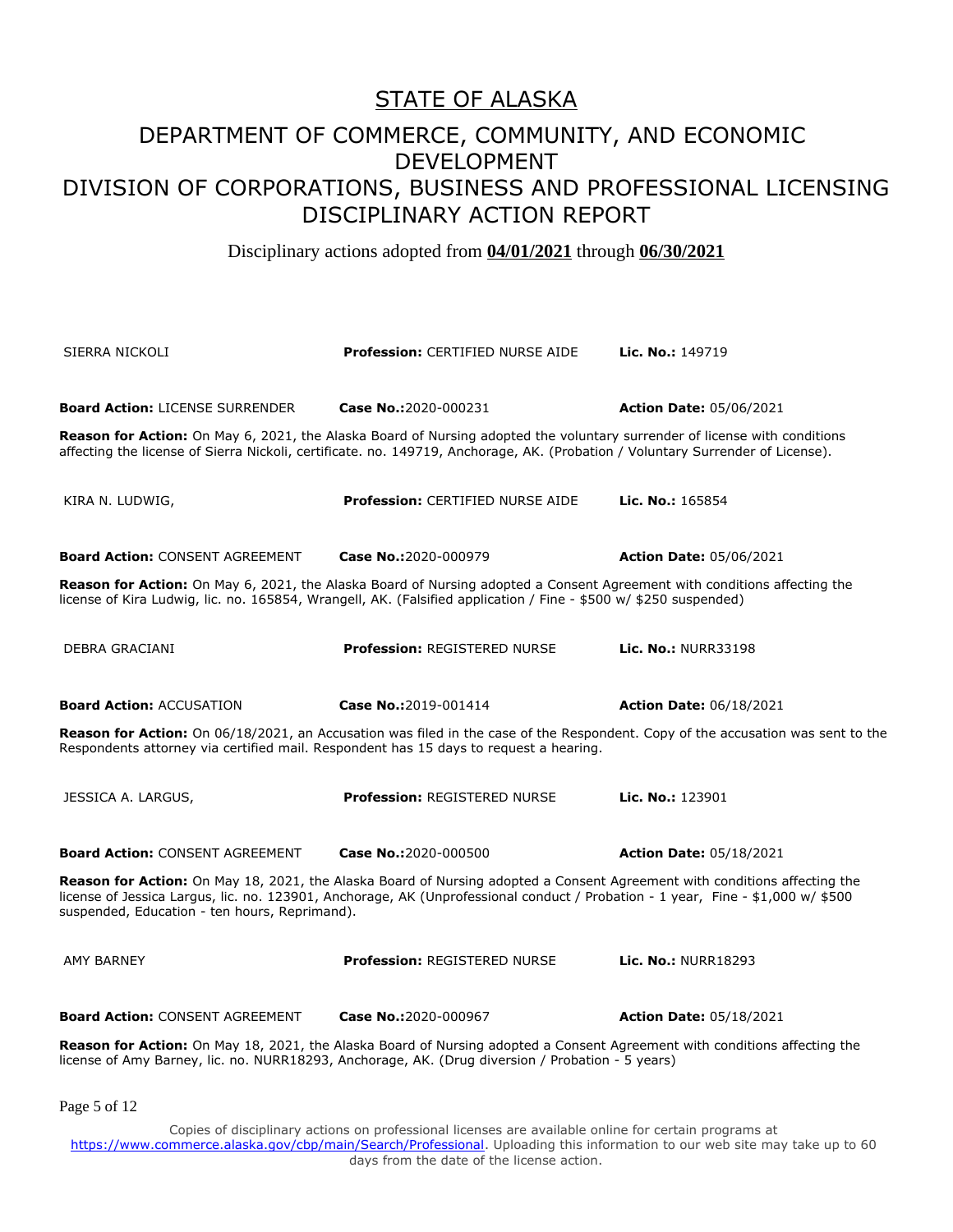#### STATE OF ALASKA

### DEPARTMENT OF COMMERCE, COMMUNITY, AND ECONOMIC DEVELOPMENT DIVISION OF CORPORATIONS, BUSINESS AND PROFESSIONAL LICENSING DISCIPLINARY ACTION REPORT

Disciplinary actions adopted from **04/01/2021** through **06/30/2021**

KELLY M. LINEBARGER, **Profession:** REGISTERED NURSE **Lic. No.:** NURR23135 **Board Action:** CONSENT AGREEMENT **Case No.:**2021-000055 **Action Date:** 05/06/2021 **Reason for Action:** On May 6, 2021, the Alaska Board of Nursing adopted a Consent Agreement with conditions affecting the license of Kelly Linebarger, lic. no. NURR23135, Anchorage, AK. (Unprofessional conduct / Suspension of license - 1 year w/9 months stayed, Probation - 5 years, Fine - \$500 w/\$250 suspended) LAUREN STALDER **Profession:** REGISTERED NURSE **Lic. No.:** 117669 **Board Action:** CONSENT AGREEMENT **Case No.:**2020-001044 **Action Date:** 05/06/2021 **Reason for Action:** On May 6, 2021, the Alaska Board of Nursing adopted a Consent Agreement with conditions affecting the license of Lauren Stalder, lic. no. 117669, Anchorage, AK. (Substance Abuse / Suspension of License - 1 year, Probations - 5 years, Fine - \$2,500 w/\$500 suspended, Education - 20 hours, Reprimand) KELLY M. LINEBARGER, **Profession:** REGISTERED NURSE **Lic. No.:** NURR23135 **Board Action:** CONSENT AGREEMENT **Case No.:**2020-000729 **Action Date:** 05/06/2021 **Reason for Action:** On May 6, 2021, the Alaska Board of Nursing adopted a Consent Agreement with conditions affecting the license of Kelly Linebarger, lic. no. NURR23135, Anchorage, AK. (Unprofessional conduct / Suspension of license - 1 year w/9 months stayed, Probation - 5 years, Fine - \$500 w/\$250 suspended) CHRISTINE G. OSWALD, **Profession:** REGISTERED NURSE **Lic. No.:** 164040 **Board Action:** CONSENT AGREEMENT **Case No.:**2020-000945 **Action Date:** 05/06/2021 **Reason for Action:** On May 6, 2021, the Alaska Board of Nursing adopted a Consent Agreement with conditions affecting the license of Christine Oswald, lic. no. 164040, Anchorage, AK. (Substance abuse / Probation - 5 years, Education - 6 hours) LAUREN STALDER **Profession:** REGISTERED NURSE **Lic. No.:** 117669 **Board Action:** CONSENT AGREEMENT **Case No.:**2019-000347 **Action Date:** 05/06/2021

Page 6 of 12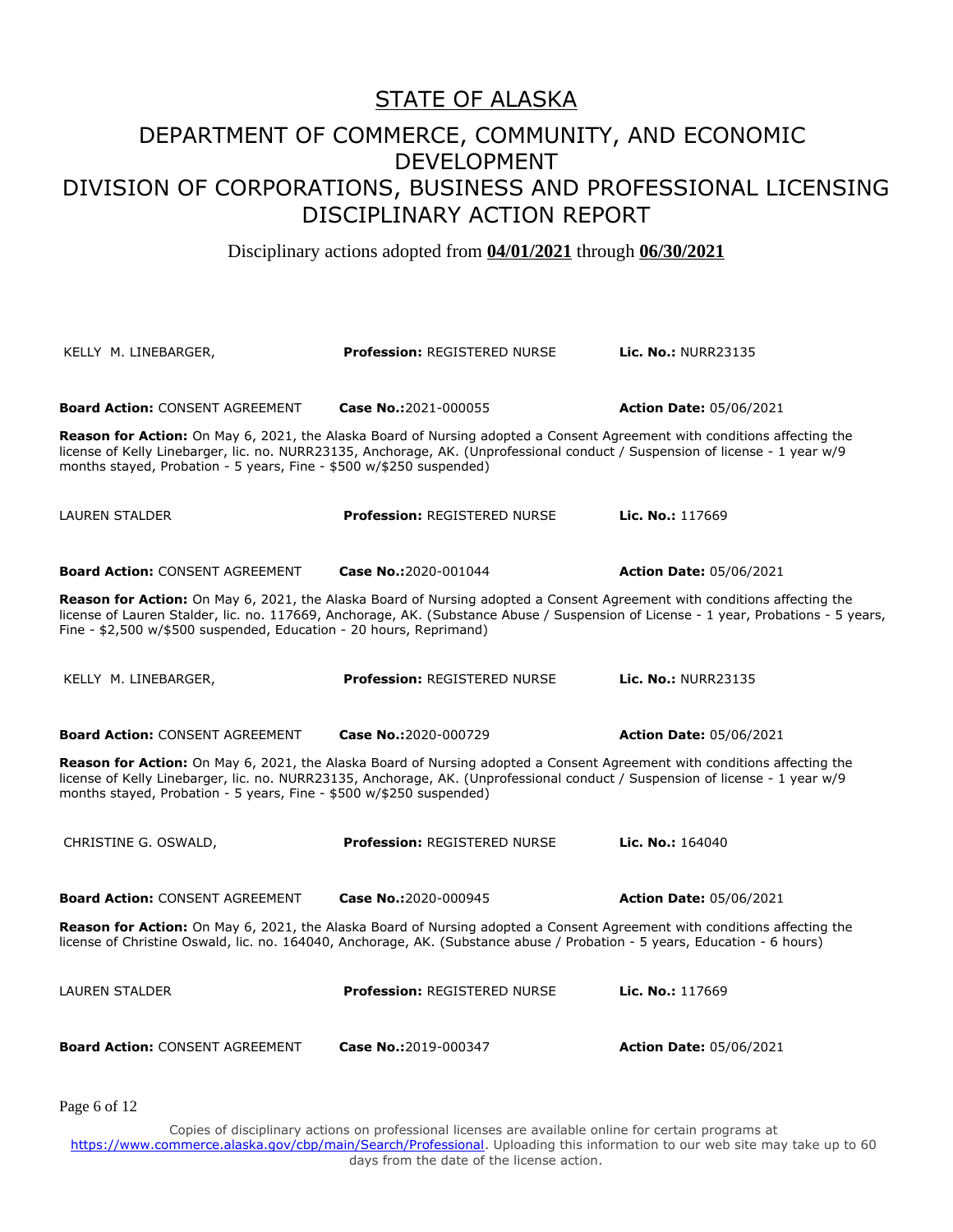Disciplinary actions adopted from **04/01/2021** through **06/30/2021**

**Reason for Action:** On May 6, 2021, the Alaska Board of Nursing adopted a Consent Agreement with conditions affecting the license of Lauren Stalder, lic. no. 117669, Anchorage, AK. (Substance Abuse / Suspension of License - 1 year, Probations - 5 years, Fine - \$2,500 w/\$500 suspended, Education - 20 hours, Reprimand)

| LAUREN STALDER                                                     | <b>Profession: REGISTERED NURSE</b>                                                                                                                                                                                                        | Lic. No.: 117669                                                                                                                    |
|--------------------------------------------------------------------|--------------------------------------------------------------------------------------------------------------------------------------------------------------------------------------------------------------------------------------------|-------------------------------------------------------------------------------------------------------------------------------------|
| <b>Board Action: CONSENT AGREEMENT</b>                             | Case No.:2018-001292                                                                                                                                                                                                                       | <b>Action Date: 05/06/2021</b>                                                                                                      |
| Fine - \$2,500 w/\$500 suspended, Education - 20 hours, Reprimand) | Reason for Action: On May 6, 2021, the Alaska Board of Nursing adopted a Consent Agreement with conditions affecting the                                                                                                                   | license of Lauren Stalder, lic. no. 117669, Anchorage, AK. (Substance Abuse / Suspension of License - 1 year, Probations - 5 years, |
| MS. LEAHNA G. BAGLEY                                               | <b>Profession: REGISTERED NURSE</b>                                                                                                                                                                                                        | Lic. No.: NURR38874                                                                                                                 |
| <b>Board Action: LICENSE SURRENDER</b>                             | Case No.:2019-000675                                                                                                                                                                                                                       | <b>Action Date: 05/06/2021</b>                                                                                                      |
|                                                                    | Reason for Action: On May 6, 2021, the Alaska Board of Nursing adopted the surrender of license with conditions affecting the<br>license of Leahna Bagley, Lic. no. NURR38874, Sitka, AK. (Unprofessional conduct / Surrender of license)  |                                                                                                                                     |
|                                                                    |                                                                                                                                                                                                                                            |                                                                                                                                     |
| <b>JUSTIN BANKS</b>                                                | <b>Profession: REGISTERED NURSE</b>                                                                                                                                                                                                        | <b>Lic. No.: NURR32495</b>                                                                                                          |
| <b>Board Action: CONSENT AGREEMENT</b>                             | Case No.:2020-001042                                                                                                                                                                                                                       | <b>Action Date: 05/06/2021</b>                                                                                                      |
|                                                                    | Reason for Action: On May 6, 2021, the Alaska Board of Nursing adopted a Consent Agreement with conditions affecting the<br>license of Justin Banks, lic. no. NURR32495, Anchorage, AK. (Substance abuse / Fine - \$1,000, Reprimand)      |                                                                                                                                     |
| DANIEL W. PRIME                                                    | <b>Profession: REGISTERED NURSE</b>                                                                                                                                                                                                        | Lic. No.: 127535                                                                                                                    |
| <b>Board Action: LICENSE SURRENDER</b>                             | Case No.:2018-001042                                                                                                                                                                                                                       | <b>Action Date: 05/06/2021</b>                                                                                                      |
|                                                                    | Reason for Action: On May 6, 2021, the Alaska Board of Nursing adopted a Voluntary Surrender of License with conditions<br>affecting the license of Daniel W. Prime, lic. no. 127535, Wasilla, AK. (Drug diversion / Surrendered License). |                                                                                                                                     |
| VICIE ZIELINSKI                                                    | <b>Profession: REGISTERED NURSE</b>                                                                                                                                                                                                        | Lic. No.: NURR27008                                                                                                                 |
| Page 7 of 12                                                       |                                                                                                                                                                                                                                            |                                                                                                                                     |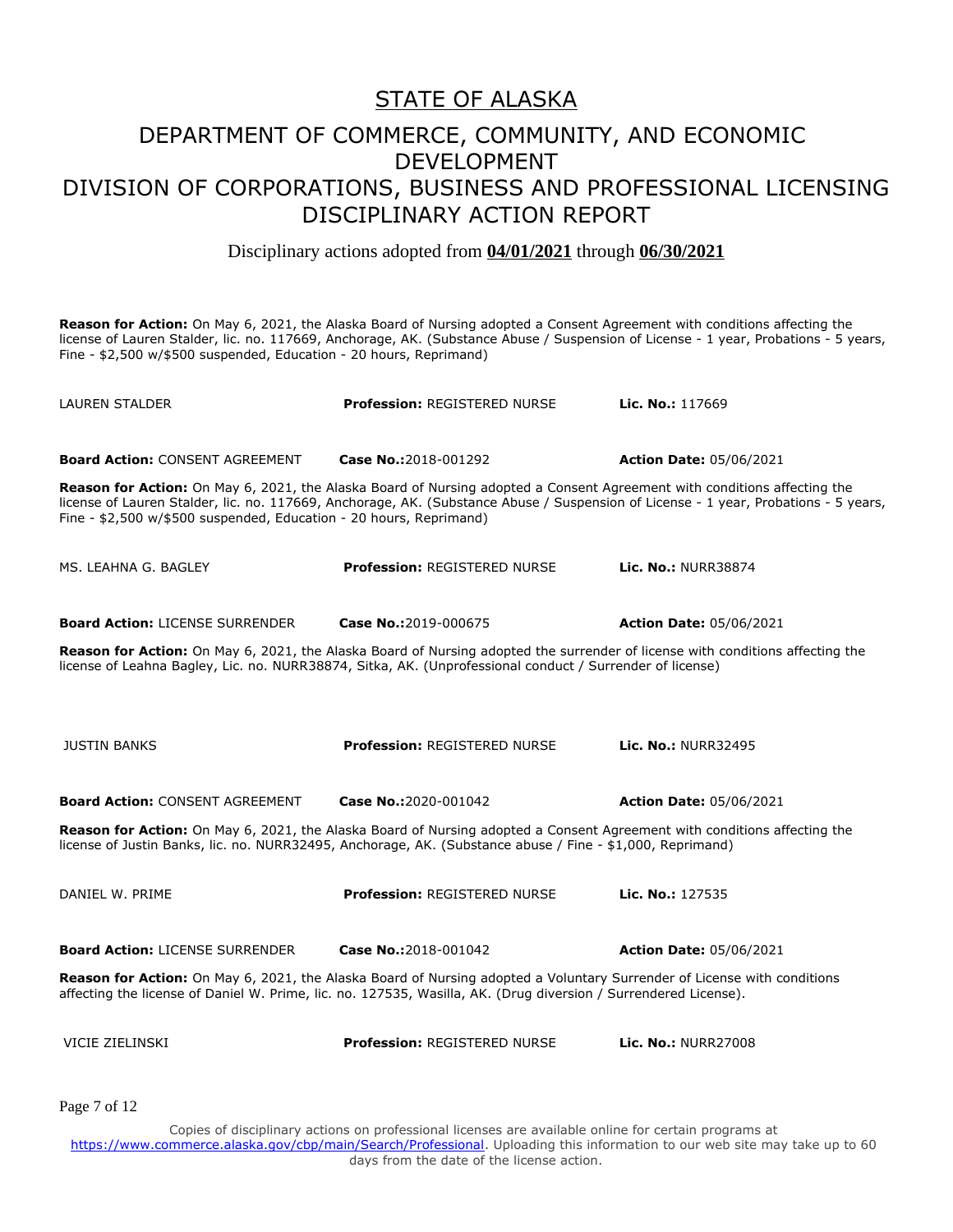Disciplinary actions adopted from **04/01/2021** through **06/30/2021**

**Board Action:** LICENSE SURRENDER **Case No.:**2019-000332 **Action Date:** 05/06/2021

**Reason for Action:** On May 6, 2021, the Alaska Board of Nursing adopted a voluntary surrender of license with conditions affecting the license of Vicie Zielinski, lic. no. NURR27008, Eagle River, AK. (Criminal action - conviction / Surrender of License)

#### **Board of Pharmacy**

| HOOK-SUPERX, L.L.C.                                                                                                                                                                                                                                             | <b>Profession: OUT OF STATE PHARMACY</b> | Lic. No.: 148186               |
|-----------------------------------------------------------------------------------------------------------------------------------------------------------------------------------------------------------------------------------------------------------------|------------------------------------------|--------------------------------|
| <b>Board Action: IMPOSITION OF CIVIL FINE Case No.:2020-000360</b>                                                                                                                                                                                              |                                          | <b>Action Date: 05/20/2021</b> |
| Reason for Action: On May 20, 2021, the Alaska Board of Pharmacy adopted an Imposition of Civil Fine with conditions affecting<br>the license of CVS/Pharmacy #11114, lic. no. 148186, Indianapolis, IN. (Violation of licensing regulation / Fine - \$250)     |                                          |                                |
|                                                                                                                                                                                                                                                                 |                                          |                                |
| <b>CUSTOM MEDICINE PHARMACENTER</b>                                                                                                                                                                                                                             | <b>Profession: OUT OF STATE PHARMACY</b> | Lic. No.:                      |
| <b>Board Action: IMPOSITION OF CIVIL FINE Case No.:2020-000602</b>                                                                                                                                                                                              |                                          | <b>Action Date: 05/20/2021</b> |
| Reason for Action: On May 20, 2021, the Alaska Board of Pharmacy adopted an Imposition of Civil Fine with conditions affecting<br>the license of Custom Medicine Pharmacenter, lic. no. 148560, Beverly, MA. (Violation of licensing regulation / Fine - \$250) |                                          |                                |
|                                                                                                                                                                                                                                                                 |                                          |                                |
| DIRECT MEDS INC                                                                                                                                                                                                                                                 | Profession: OUT OF STATE PHARMACY        | Lic. No.:                      |
| <b>Board Action: IMPOSITION OF CIVIL FINE Case No.:2020-000886</b>                                                                                                                                                                                              |                                          | <b>Action Date: 05/20/2021</b> |
| Reason for Action: On May 20, 2021, the Alaska Board of Pharmacy adopted an Imposition of Civil Fine with conditions affecting<br>the license of Direct Meds Inc., lic. no. PHAO336, Leonia, NJ. (Violation of licensing regulation / Fine - \$1,000)           |                                          |                                |
|                                                                                                                                                                                                                                                                 |                                          |                                |
| COSTCO WHOLESALE CORPORATION                                                                                                                                                                                                                                    | <b>Profession: PHARMACY</b>              | Lic. No.: PHA0939              |
| <b>Board Action: IMPOSITION OF CIVIL FINE Case No.:2020-000359</b>                                                                                                                                                                                              |                                          |                                |
|                                                                                                                                                                                                                                                                 |                                          | <b>Action Date: 05/20/2021</b> |
|                                                                                                                                                                                                                                                                 |                                          |                                |

Page 8 of 12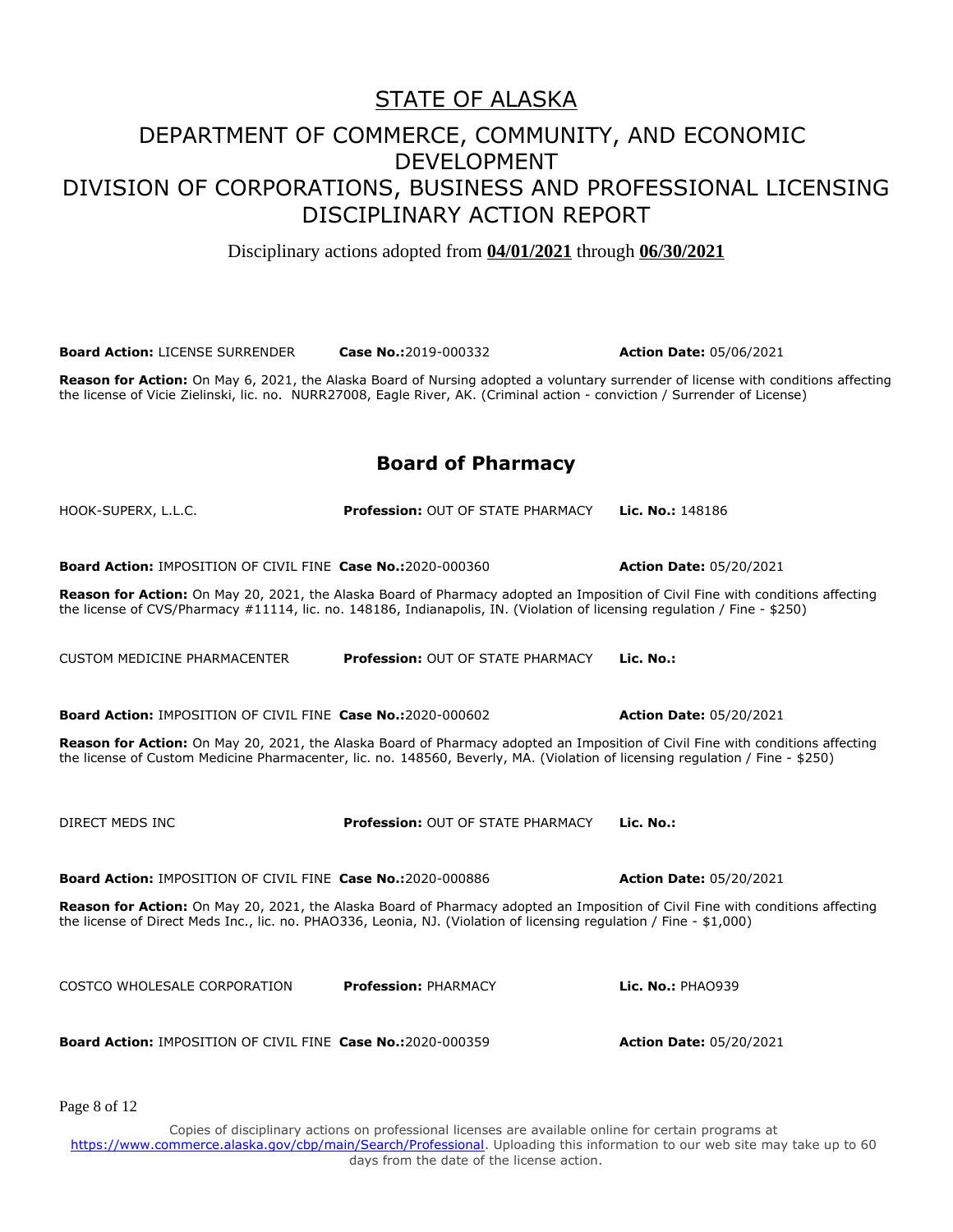Disciplinary actions adopted from **04/01/2021** through **06/30/2021**

**Reason for Action:** On May 20, 2021, the Alaska Board of Pharmacy adopted an Imposition of Civil Fine with conditions affecting the license of Costco Pharmacy #1032, lic. no. PHA939, Corona, CA. (Violation of licensing regulation / Fine - \$250)

LAGUARDIA WU **Profession:** PHARMACY TECHNICIAN **Lic. No.:** 141419 **Board Action:** LICENSE SURRENDER **Case No.:**2021-000085 **Action Date:** 05/20/2021 **Reason for Action:** On May 20, 2021, the Board of Pharmacy adopted a Voluntary Surrender of Pharmacy Technician License of LaGuardia Wu, license No. 141419, effective immediately, Fairbanks, AK (Continuing education / Voluntary Surrender). KINDRED BIOSCIENCES, INC. **Profession:** WHOLESALE DRUG DEALER **Lic. No.:** 159780 **Board Action:** IMPOSITION OF CIVIL FINE **Case No.:**2020-001064 **Action Date:** 05/21/2021 **Reason for Action:** On May 21, 2021, the Alaska Board of Pharmacy adopted an Imposition of Civil Fine with conditions affecting the license of Kindred BioSciences, Inc., lic. no. 159780, Burlingame, CA. (Violation of licensing regulation / Fine - \$500) **Board of Physical Therapy & Occupational Therapy** JEFFREY FULTZ **Profession:** PHYSICAL THERAPIST **Lic. No.:** CHIC597 **Board Action:** LICENSE SURRENDER **Case No.:**2021-000359 **Action Date:** 05/25/2021 **Reason for Action:** On May 25, 2021, the Board of Physical Therapy and Occupational Therapy adopted a Voluntary Surrender of License with conditions affecting the license of Jeffrey C. Fultz, lic. no. PHYP2639, Juneau, AK. (Sexual misconduct / Surrender of License) JEFFREY FULTZ **Profession:** PHYSICAL THERAPIST **Lic. No.:** CHIC597 **Board Action:** SUSPENSION SUMMARY **Case No.:**2021-000359 **Action Date:** 05/04/2021

**Reason for Action:** On May 4, 2021, the Board of Physical and Occupational Therapy ordered a summary suspension of the license belonging to Jeffrey C. Fultz PHYP2639, Juneau, Alaska for alleged violations which constitute an immediate threat to public safety. (Summary Suspension)

Page 9 of 12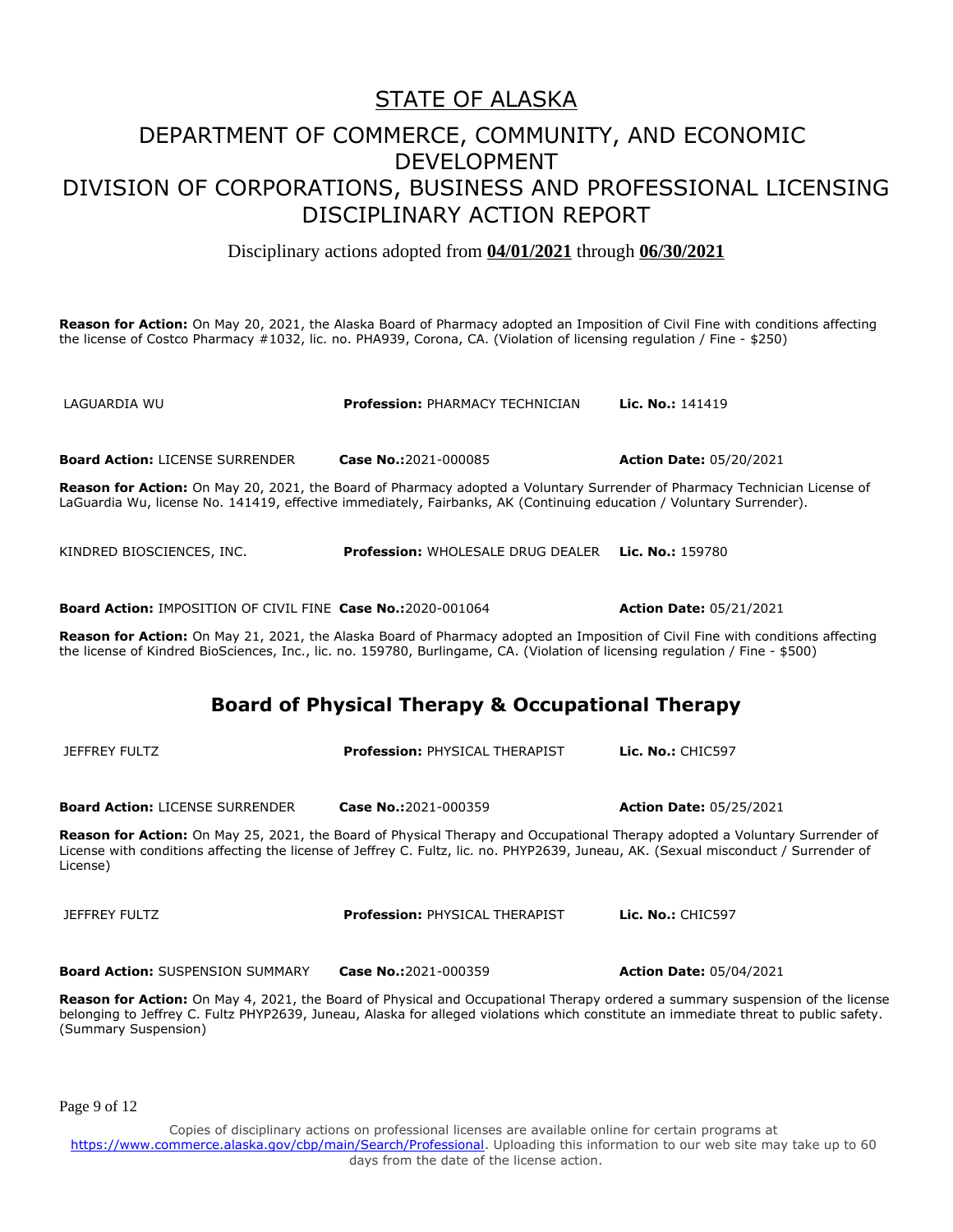Disciplinary actions adopted from **04/01/2021** through **06/30/2021**

#### **Board of Professional Counselors**

| LAUREN E. RENCH, | <b>Profession: PROFESSIONAL COUNSELOR Lic. No.: 162357</b> |
|------------------|------------------------------------------------------------|
|                  |                                                            |
|                  |                                                            |

**Board Action:** LICENSE SURRENDER **Case No.:**2020-000873 **Action Date:** 04/29/2021

**Reason for Action:** On April 29, 2021, the Board of Professional Counselors adopted a Voluntary Surrender of License with conditions affecting the license of Lauren Rench, lic. no. 162357, Canfield, OH. (License application problem / Surrender of License)

#### **Board of Public Accountancy**

EDMUND PASCUAL **Profession:** CERTIFIED PUBLIC ACCOUNTANT

**Lic. No.:** 119934

**Board Action:** CONSENT AGREEMENT **Case No.:**2020-001008 **Action Date:** 05/06/2021

**Reason for Action:** On May 6, 2021, the Board of Public Accountancy adopted a Consent Agreement with conditions affecting the certified public accountant license of Edmund Pascual, license No. 119934, Lakewood, CO (Continuing education / Fine - \$2,100, Reprimand, two mandatory audits).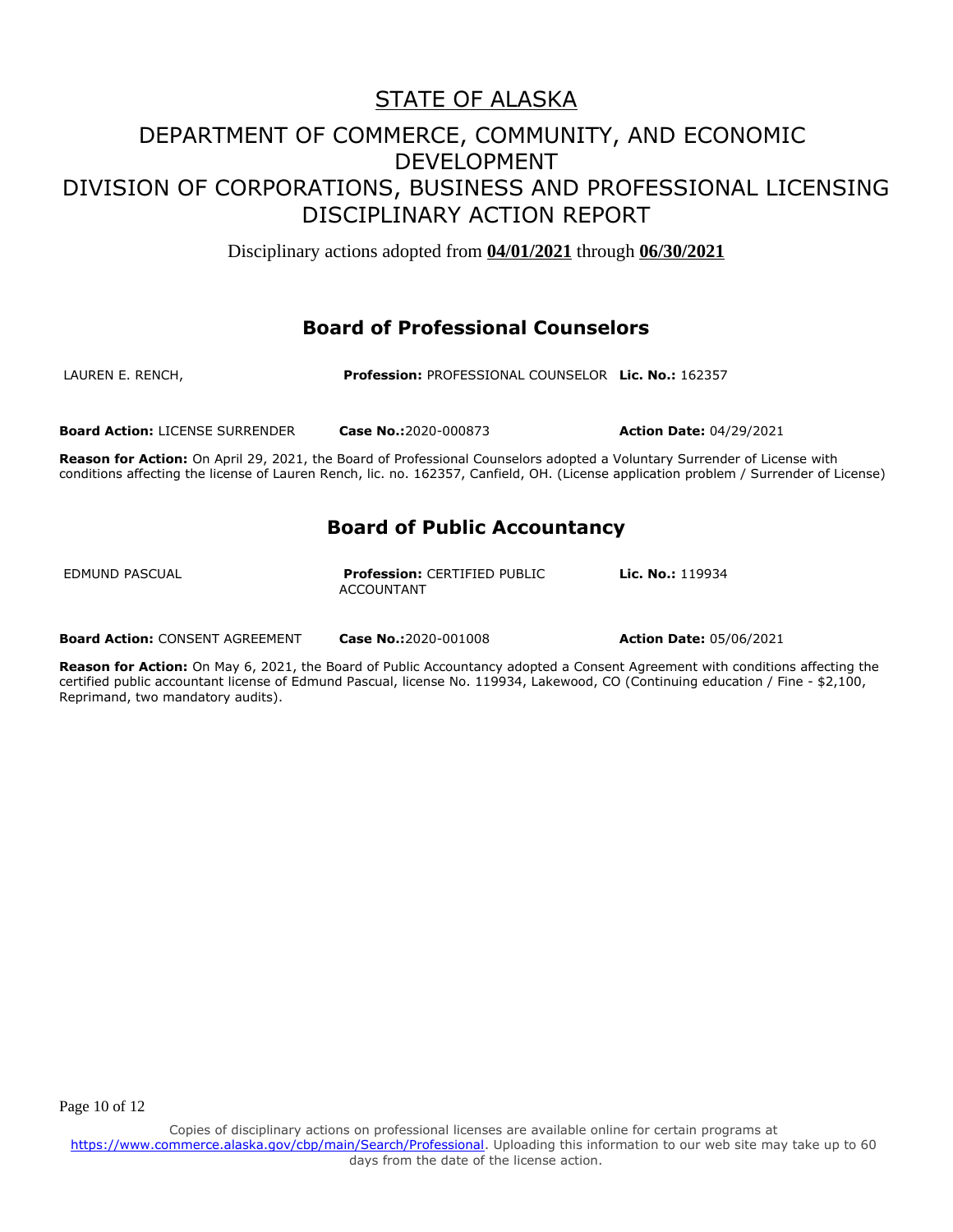Disciplinary actions adopted from **04/01/2021** through **06/30/2021**

#### **Regulation of Construction Contractors**

| RICHARD PETERSEN                                                                                                                                                                                                                                                                                                                                                       | <b>Profession: RESIDENTIAL CONTRACTOR Lic. No.: RESR976</b>  |                                |  |
|------------------------------------------------------------------------------------------------------------------------------------------------------------------------------------------------------------------------------------------------------------------------------------------------------------------------------------------------------------------------|--------------------------------------------------------------|--------------------------------|--|
| <b>Board Action: CONSENT AGREEMENT</b>                                                                                                                                                                                                                                                                                                                                 | Case No.:2021-000432                                         | <b>Action Date: 06/22/2021</b> |  |
| Reason for Action: On June 22, 2021, the Department of Commerce, Community, and Economic Development, through Division<br>Director Sara Chambers, adopted a Consent Agreement with conditions affecting the residential contractor endorsement of Richard<br>Petersen, No. RESR976, Juneau, AK (Continuing education / \$1,300 fine, reprimand, two mandatory audits). |                                                              |                                |  |
| PIERO DE MARZO                                                                                                                                                                                                                                                                                                                                                         | <b>Profession: RESIDENTIAL CONTRACTOR Lic. No.: RESR2602</b> |                                |  |
| <b>Board Action: LICENSE SURRENDER</b>                                                                                                                                                                                                                                                                                                                                 | Case No.:2021-000355                                         | <b>Action Date: 06/22/2021</b> |  |
| <b>Reason for Action:</b> On June 22, 2021, the Commissioner of the Department of Commerce, Community, and Economic<br>Development, through Director Sara Chambers, adopted a Voluntary Surrender of Piero De Marzo's residential contractor<br>endorsement, No. RESR2602, Anchorage, AK (Condition education / Surrender).                                            |                                                              |                                |  |
| PETER F. CUNNINGHAM,                                                                                                                                                                                                                                                                                                                                                   | <b>Profession: SPECIALTY CONTRACTOR</b>                      | <b>Lic. No.: CONS37821</b>     |  |
| <b>Board Action: LICENSE SURRENDER</b>                                                                                                                                                                                                                                                                                                                                 | Case No.:2020-000808                                         | <b>Action Date: 04/14/2021</b> |  |
|                                                                                                                                                                                                                                                                                                                                                                        |                                                              |                                |  |

**Reason for Action:** On 04/14/2021, DCCED/CBPL Director Sara Chambers adopted the license surrender in the matter of Peter F. Cunningham CONS37821. The license was surrendered while under investigation by the Division for violations of statutes and regulations.